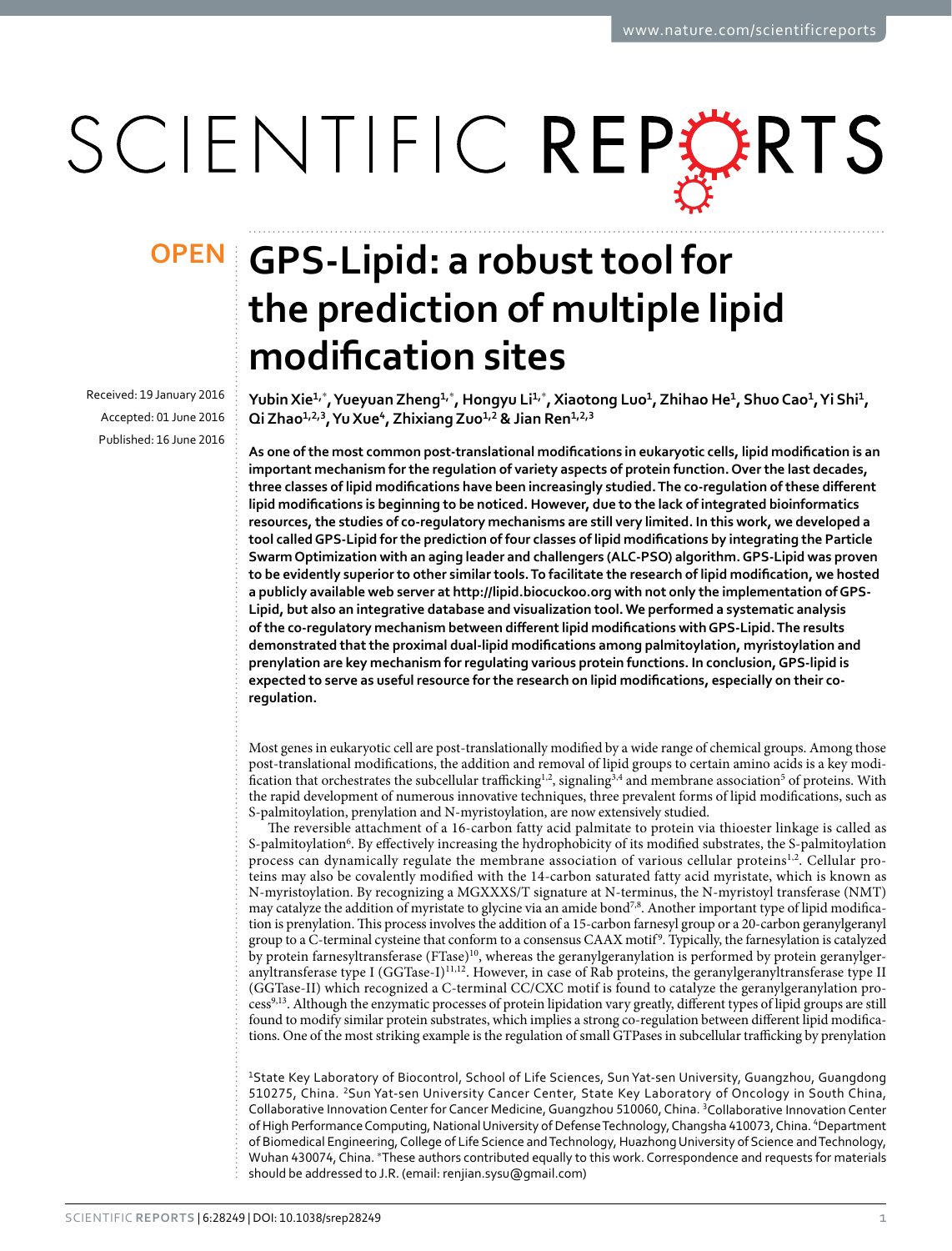and palmitoylation<sup>[14](#page-7-13)</sup>. In Ras and Rho families, palmitoylation frequently occurs in the hypervariable domain that adjacents to the prenylated C-terminal end CAAX box<sup>15</sup>. These two types of lipid modification provide sufficient hydrophobicity for proteins to localize on cellular membranes and the precise subcellular localizations of these small GTPases are essential for their proper functionalities<sup>[16](#page-7-15)</sup>. Additionally, with the help of an intracellular palmitoylation–depalmitoylation cycle, the prenylated small GTPases are able to dynamically traffic from Golgi apparatus to plasma membranes<sup>17</sup>. A similar co-regulatory mechanism was also reported between myristoylation and palmitoylation. Given the fact that the myristoylation, by itself, is not providing enough hydrophobicity of the modified protein for its membrane association<sup>18</sup>, extra N-terminal palmitoylation on the myristoylated proteins are usually required for the stable membrane attachment and translocation to rafts/caveolae or intracellular liquid-ordered domains<sup>19,[20](#page-7-19)</sup>. Some Guanylate Cyclase Activating Proteins<sup>21</sup>, most of the members of the Src family of protein tyrosine kinases<sup>22</sup> and the Gi $\alpha$  subfamily of alpha subunits of G proteins<sup>23</sup> are examples that undergo this kind of regulation. Thus, dual-lipid modifications are responsible for the correct localization of many signaling proteins, and play crucial roles in coordinating the extracellular stimuli and intracellular signaling.

Due to their essential physiological functions, the dysfunctions of lipid modification may lead to many sorts of diseases. For example, the overexpression of palmitoyl acyltransferases (PATs) may implicate in schizophrenia<sup>[24](#page-7-23)</sup> and Huntington's disease<sup>25</sup>. The N-myristoylation is observed to mediate the viral Infectivity and eukaryotic infections<sup>26</sup>. Taken together, the research on lipid modification, especially on the co-regulatory mechanisms, will be particularly important for identifying potential drug targets for further diagnostic and therapeutic consideration. However, due to the limitations of integrative bioinformatics resources, the overall investigations that focusing on the co-regulation of lipid modifications are seldom performed. This deficiencies may grievously hamper the development of effective therapies for disorders related to lipid modifications.

Recently, several prediction tools for lipid modifications were constructed. CSS-Palm<sup>27</sup> and CKSAAP-Palm<sup>28</sup> are two widely-used tools that can be used to predict palmitoylation sites.  $\text{NMT}^{7}$  $\text{NMT}^{7}$  $\text{NMT}^{7}$  and Myristoylator $^{29}$  $^{29}$  $^{29}$  were spe-cifically designed for N-myristoylation prediction. PrePS<sup>[9](#page-7-8)</sup> was proposed to predict protein CAAX farnesylation, CAAX geranylgeranylation and Rab geranylgeranylation sites. Unfortunately, none of them can predict a complete set of lipid modification sites and assist the research on co-regulatory mechanisms between different lipid modifications. Beyond that, the number of experimentally identified lipidation sites has been significantly expanded in recent years, which provides an opportunity for improving the performance of lipid modification sites prediction.

In this work, we present GPS-Lipid, which is a comprehensive predictor for multiple protein lipid modification sites. From the published literatures, we manually collected 737 S-palmitoylation sites in 361 proteins, 106 S-farnesylation sites in 97 proteins, 95 S- geranylgeranylation sites in 70 proteins and 283 N-myristoylation sites in 281 proteins. Using this comprehensive dataset, we developed a new algorithm called GPS-Lipid, in which we employed the ALC-PSO<sup>[30](#page-7-29)</sup> method in our previous GPS algorithm for model training . Both a standalone package and an online service were freely available at<http://lipid.biocuckoo.org>.

#### **Results**

**Development of GPS-Lipid for the prediction of lipid modification sites.** Previously, we developed GPS (Group-based Prediction System) algorithm and successfully applied it to the prediction of post-transla-tional modification sites such as phosphorylation<sup>[31](#page-7-30)</sup> and sumoylation<sup>32</sup>. In this work, for the prediction of protein lipid modification sites, we developed an update version of GPS algorithm, which adopted the ALC-PSO strategy as shown in Fig. S1 to prevent premature convergence and maintain fast training feature. We named this updated tool as GPS-Lipid.

To evaluate the performance of GPS-Lipid, LOO and 4-, 6-, 8-, 10-fold cross validation were performed for S-palmitoylation, N-myristoylation, S-farnesylation and S-geranylgeranylation, respectively. Apparently, the AUCs for all tests are larger than 0.9 [\(Fig. 1A–D](#page-2-0)), indicating that GPS-Lipid is an accurate predictor. Furthermore, the ROC curves of 4-, 6-, 8-, 10-fold cross validations were found to be close to LOO validation in all lipid modification predictors, which demonstrates that GPS-Lipid is also a robust predictor. Since the positive and negative dataset are highly imbalanced in our training set, we calculated the precision-recall curves to further evaluate the performance of GPS-Lipid. A similar result was observed, which further confirmed that GPS-Lipid is an accurate and robust predictor even in the case of imbalanced training set (Fig. S2). To further evaluate the accuracy of GPS-Lipid, an independent test dataset was used. Due to data size limitation, only S-palmitoylation were evaluated. The AUC of the prediction for this independent test dataset was 0.8712 [\(Fig. 1E\)](#page-2-0), further indicating the robustness of GPS-Lipid.

We then compared GPS-Lipid with known predictors such as NMT, CSS-Palm and CKSAAP-Palm. The LOO validation was carried out for all predictors. As a result, the performance of GPS-Lipid is superior to all other predictors: the AUCs for palmitoylation and myristoylation prediction using GPS-Lipid are 0.9434 and 0.9940, respectively, while the AUCs for CSS-Palm, CKSAAP-Palm and NMT are 0.8682, 0.8254 and 0.9028, respectively ([Fig. 1F](#page-2-0)).

**Availability and Utility of GPS-Lipid.** GPS-Lipid can be easily accessed through either standalone package or interactive web server. The GPS-Lipid web server provides a friendly interactive interface ([Fig. 2A\)](#page-2-1). Below the "sequence panel", many interactive options are provided to help users configure their own run of GPS-Lipid. The "PTM Type panel" lists four supported lipid modification types to allow users conveniently predict any combinations of lipid modifications. The "threshold panel" provides three thresholds to allow users run GPS-Lipid with high, medium and low stringency. The "console panel" allows users to input the sequences through file and provides protein sequences example to run GPS-Lipid.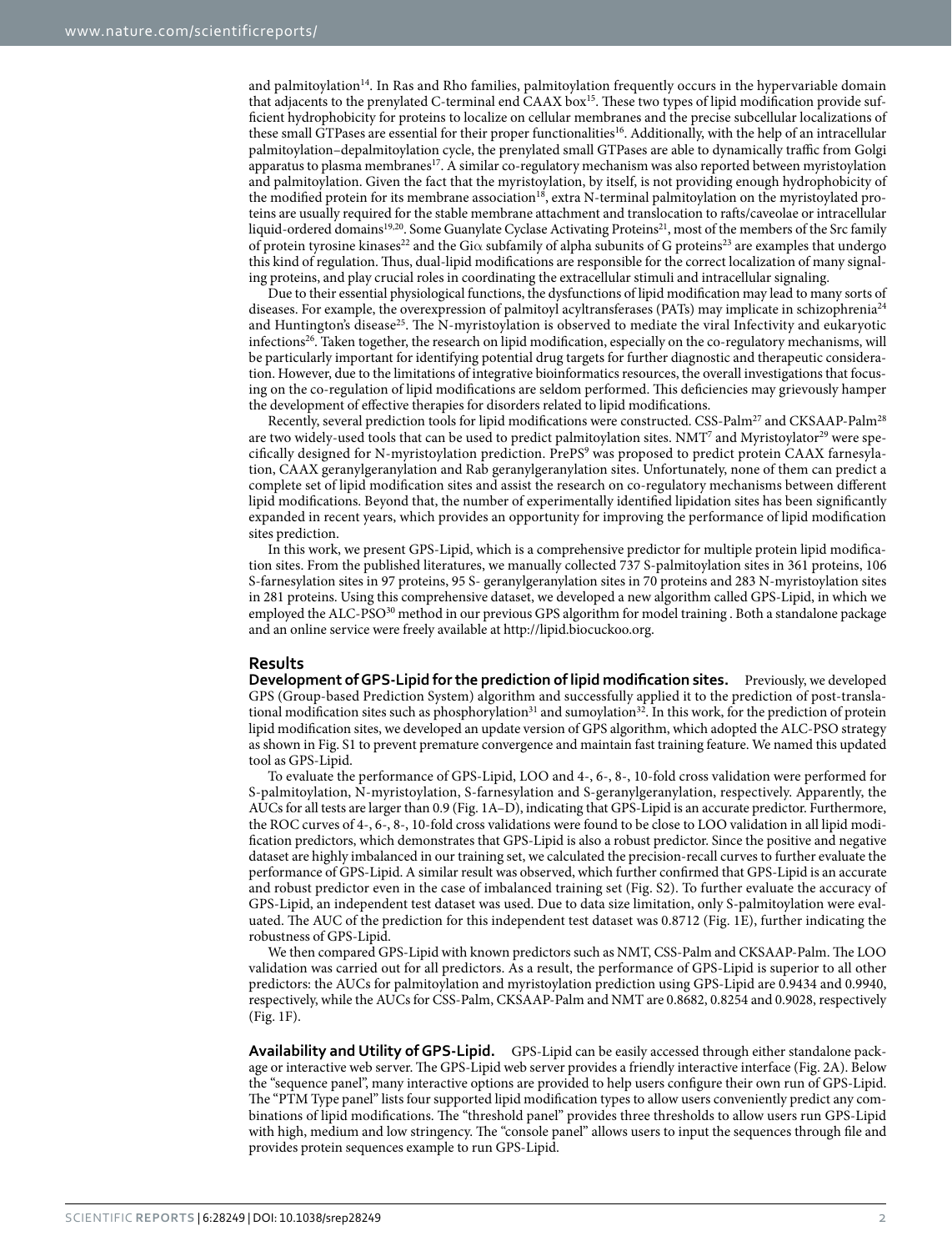

<span id="page-2-0"></span>**Figure 1. Performance evaluation and comparison of GPS-Lipid.** (**A–D**) The performance evaluation for the predictions of S-palmitoylation, N-myristoylation, S-farnesylation and S-geranylgeranylation. The LOO and 4-,6-,8-,10-fold cross validation were performed. (**E**) An additional test set that was not included in the training set was applied to carry out the further evaluation of palmitoylation prediction. (**F**) The performance comparison among GPS-Lipid, CSS-Palm, CKSAAP-Palm and NMT. To avoid any bias, the same data set was used and the LOO validation was performed.



<span id="page-2-1"></span>**Figure 2. A snapshot of GPS-Lipid.** (**A**) The human tyrosine-protein kinase Yes (YES1), mouse guanine nucleotide-binding protein G(i) subunit alpha-2 (GNAI2) and *Arabidopsis thaliana* rac-like GTP-binding protein (ARAC3) were taken as an example to try out the predictor. All the four supported lipidation were selected and predicted using the default threshold. (**B**) The predicted results of these three protein sequences. Different modification types were marked with different colors. (**C**) Visualization of the predicted results. By clicking on the "visualize" button in the result page, the lipid modification sites are illustrated in a domain graph. To distinguish between different lipid modifications, the visualization tool will marked them with different colors.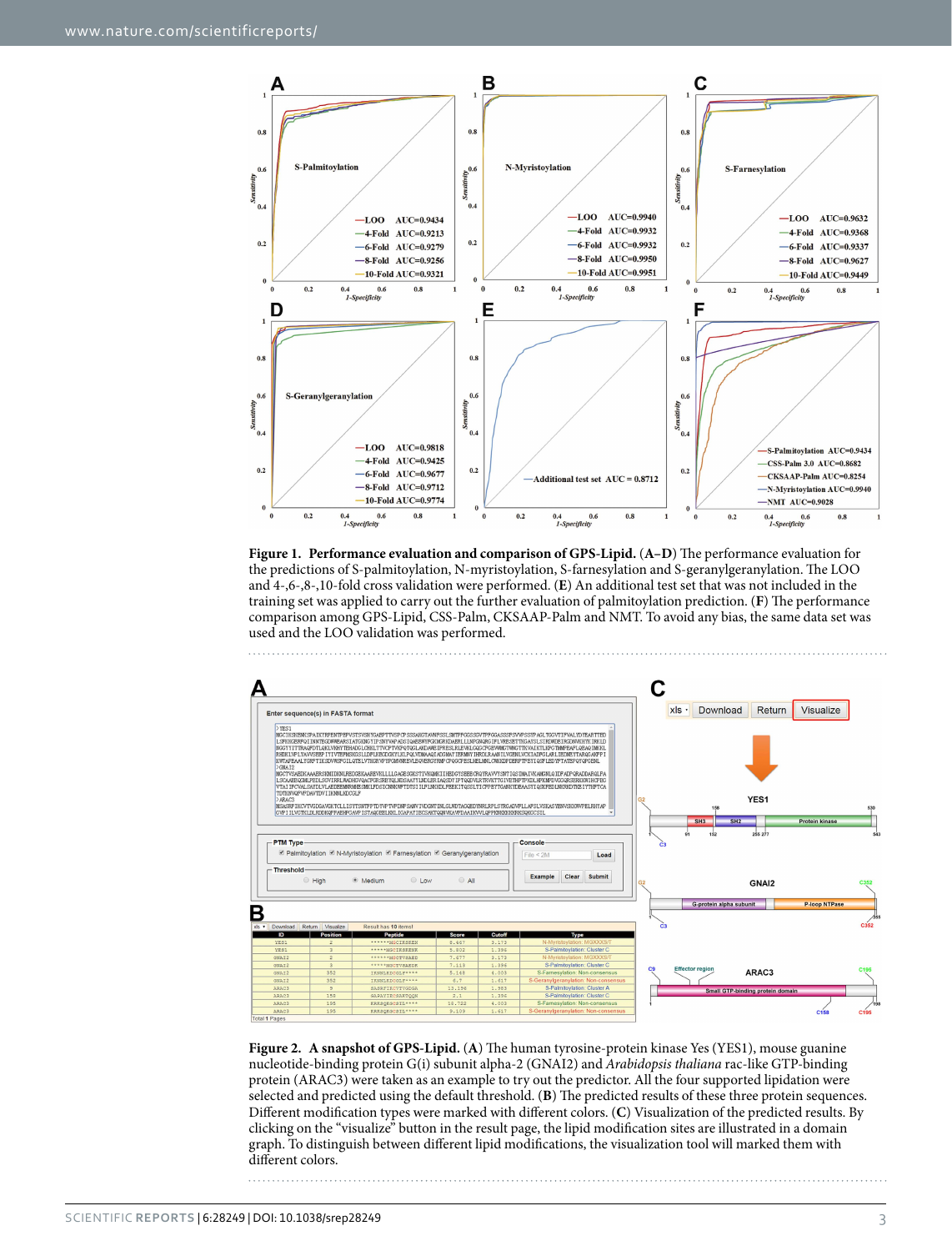

<span id="page-3-0"></span>**Figure 3. The co-regulatory mechanism of lipid modifications.** (**A**) The distribution of lipid modified proteins in our collected sequence library. (**B**) The correlation between all six combinations of dual-lipid modification. The color strength represents the significance level calculated from the chi-square test. Positions in gray were nonsense dual-lipid modifications. Positions marked with an asterisk are cases with significant correlations (i.e.  $P < 0.05$  or Significance  $> 2.99$ ), while positions with two asterisks represent very significant correlations (i.e. *P* < 0.01 or Significance > 4.61). (**C**) The position distribution of different dual-lipid modifications. Four significantly correlated dual-lipid modifications were tested using chi-square test. The horizontal axis represents three tested flanking regions, while the vertical axis represents the significance of whether two types of lipid modification sites are trend to locate adjacently. The red line denote the significance level with probability lower than 0.05. (**D**) The *in situ* crosstalk between prenylation and palmitoylation. The x-axis represents three pairs of potential *in situ* crosstalk, while y-axis represents the enrichment ratio. Palm, Gera and Farn refer to S-Palmitoylation, S-Geranylgeranylation and S-Farnesylation, respectively.

To clarify the utility of GPS-Lipid web server in more detail, here we took the protein sequences of human tyrosine-protein kinase Yes (YES1), mouse guanine nucleotide-binding protein G(i) subunit alpha-2 (GNAI2) and *Arabidopsis thaliana* rac-like GTP-binding protein (ARAC3) as an example. Multiple sequences can be inputted for GPS-Lipid via FASTA format. Alternatively, the sequences could also be uploaded as a FASTA format file. Using a default threshold, the potential lipid modification sites of our example are predicted and presented as shown in [Fig. 2B.](#page-2-1) YES1 is known to be modified by N-myristoyl group at N-terminal glycine, which is essential for its regulation role in cellular transformation<sup>[33](#page-7-32)</sup>. As expected, GPS-Lipid successfully predicted the N-myristoylation at N-terminal glycine. As for GNAI2, GPS-Lipid identified an N-myristoylation site at position 2, which has been reported to associate with the constitutive activation of alpha i2 signal transduction functions<sup>34</sup>. We also identified several geranylgeranylation sites in the C-terminal of ARAC3 where a CAAX motif has been identified through an in vitro prenylation screen<sup>[35,](#page-7-34)36</sup>. Taken together, GPS-Lipid is able to identify different kinds of known lipid modification sites, indicating its robustness and reliability.

In addition to the lipid modification predictor, we also developed a visualization tool to generate a schematic diagram as shown in [Fig. 2C.](#page-2-1) By marking the functional domains with their precise lipid modification sites in proteins, the visualization tool can assist researchers in illustrating the underlying mechanisms of lipid modification process.

**The co-regulatory mechanisms in Lipid modifications.** To conduct a deep analysis of the co-regulatory mechanisms in lipid modifications, we constructed a comprehensive lipid modification dataset that contains 1221 manually collected lipidiation sites, 1447 palmitolyation proteins from high-throughput screen and 2257 GPS-Lipid predicted lipidiation sites. Interestingly, a large proportion of proteins were modified by at least two types of lipid groups, indicating a strong co-regulation was existed between different lipid modifications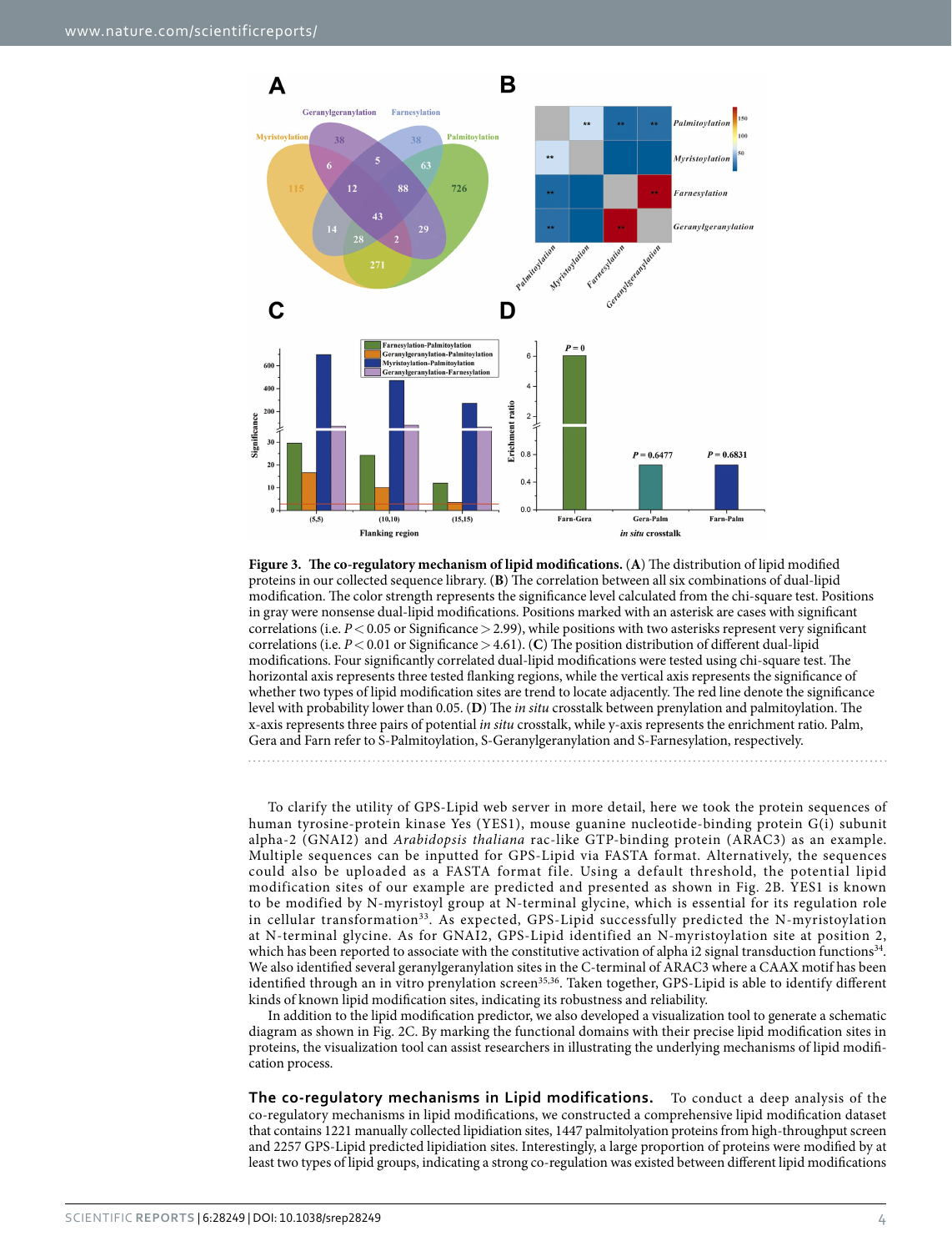([Fig. 3A](#page-3-0)). It should be noted that the majority of the co-regulated proteins contain palmitoylation site, demonstrating that palmitoylation is a key modification that coordinate with other lipidation to modulate a diverse cellular functionality.

It is reported that proteins were often modified sequentially with different lipids. To explore how the different lipid modifications co-regulate, we performed a statistical analysis on the co-occurrence of all six combinations of dual-lipid modification. We found S-palmitoylation was significantly (*P*< 0.05) co-located with N-myristoylation, S-farnesylation and S-geranylgeranylation ([Fig. 3B](#page-3-0), Table S7). An obvious dual-lipid modification of S-farnesylation and S-geranylgeranylation were also detected [\(Fig. 3B](#page-3-0)).

We next analyzed the spatial relationships of different lipid-modified residues. As expected, we observed that S-palmitoylation sites are significantly (*P* < 0.05) enriched in proximal regions of N-myristoylation, S-farnesylation and S-geranylgeranylation sites [\(Fig. 3C,](#page-3-0) Table S8). Also, a highest spatial correlation was observed between S-farnesylation and S-geranylgeranylation ([Fig. 3C](#page-3-0)). When extending the flanking region from (5,5) to (15,15), the level of significance was obviously decreased in all cases of dual-lipid modification. In this regard, we propose that the adjacent modification of two lipid groups are a key mechanism for dual-lipid modification, and palmitoylation should be the most essential lipid modification which required for the attachments of other lipid groups.

Since the two different types of prenylation will recognize the same C-terminal CAAX box, we speculated that the strong spatial relationship observed between S-farnesylation and S-geranylgeranylation was mainly caused by their *in situ* crosstalk. We performed a hypergeometric test to test whether S-farnesylation and S-geranylgeranylation will modify the same terminal cysteine. As palmitoylation can also occur in cysteine, we also calculated the significance of *in situ* crosstalk between palmitoylation and prenylation. Interestingly, we observed that S-farnesylation was significantly (*P*= *0*) *in situ* crosstalk with S-geranylgeranylation [\(Fig. 3D](#page-3-0), Table S9). On the contrary, palmitoylation and prenylation was found to be unlikely to occur at the same cysteine residue. This result suggested that farnesylation and geranylgeranylation are two modifications with similar nature and functionalities. There may be a dynamic regulatory process that maintain the equilibrium between S-farnesylation and S-geranylgeranylation in mammalian cells, which is still needed further experimental verification.

#### **Discussion**

Attachment of lipophilic groups is a widespread modification that has essential functions in eukaryotic cell. Over the past decades, at least four different types of lipid modifications are increasingly studied, which resulted numerous data. We collected all experimentally validated lipid modification data, based on which GPS-Lipid was developed to predict different types of lipid modification sites at the same time. Together with the comprehensive lipid modification dataset and visualization tools, GPS-Lipid is able to greatly assist the investigation of lipid modification for the research community. One of the most important function of GPS-Lipid is the ability to simultaneously identify different types of lipid modification, which would be of great help for the research of co-regulation between different types of lipid modification. As previously reported<sup>[2,](#page-7-1)37</sup>, proteins were often attached sequentially with different types of lipid. Signal transducing proteins, such as guanine-nucleotide-binding protein- $\alpha$  (G $\alpha$ ) subunits and non-receptor tyrosine kinases, were first post-transnationally modified by palmityl group at N-terminal Cys residues. Following this, the adjacent Gly residue will be N-myristoylated and targeted to plasma membrane. Similar dual-lipid modifications were also observed in Ras proteins and other monomeric GTPases. At their C termini, those proteins were first modified by farnesyl group at the CAAX box, then, the adjacent palmitoylation will lead to a subcellular trafficking from endoplasmic reticulum to Golgi apparatus and plasma membrane. In consideration of these important physiological functions, the study of co-regulatory mechanisms between different lipid modifications will be distinctly important for further diagnostic and therapeutic considerations.

With GPS-Lipid, one can predict all potential lipid modification sites for a given interesting protein sequences, which provides specific targets for the subsequent experiments. We applied GPS-Lipid to our collected sequence library to systematically investigate the co-regulatory in lipidation. We observed that the four different types of lipidation are obviously crosstalk with each other. Specifically, a significant *in situ* crosstalk was detected between S-farnesylation and S-geranylgeranylation. However, as the training data set contained a limited amount of prenylation sites, the resolution of the predictions for S-farnesylation and S-geranylgeranylation will be insufficient. Therefore, the level of *in situ* crosstalk between S-farnesylation and S-geranylgeranylation may probably be overrepresented. By incorporating a larger data set for prenylation, it will be possible to further refine the prediction accuracy.

Although the current performance of GPS-Lipid is satisfactory, some lipid modification sites still cannot be properly predicted. Using our training dataset, we predicted the potential lipid modification sites with a default threshold and counted the number of mis-classified sites (Fig. S3). The statistical results suggest that our models are highly sensitive, however, there are still some negative sites incorrectly predicted as positive sites. To reveal the sequence characters of those false positive sites, we plot their motif representation using WebLogo<sup>38</sup>. Just as we have expected, the mis-classified lipid modification sites all share a very low sequence similarity and no apparent motif is detected (Fig. S4). Since the GPS algorithm is predicted based on groups, this kind of low similarity sites will be predicted in the non-consensus models. However, the dataset being assigned to non-consensus groups is very limited, therefore some false positive predictions will be introduced into our tool. An effective way to solve this problem is by gathering more low-similarity sites in the training dataset, in other words, to enlarge the training set in non-consensus groups.

In the future, further development of GPS-Lipid will be performed, which includes extension to other types of lipid modification, such as GPI-anchor addition, S-diacylglycerol addition and Cholesterol addition. Besides, a more precise GPS algorithm will be adopted in the next version of GPS-Lipid.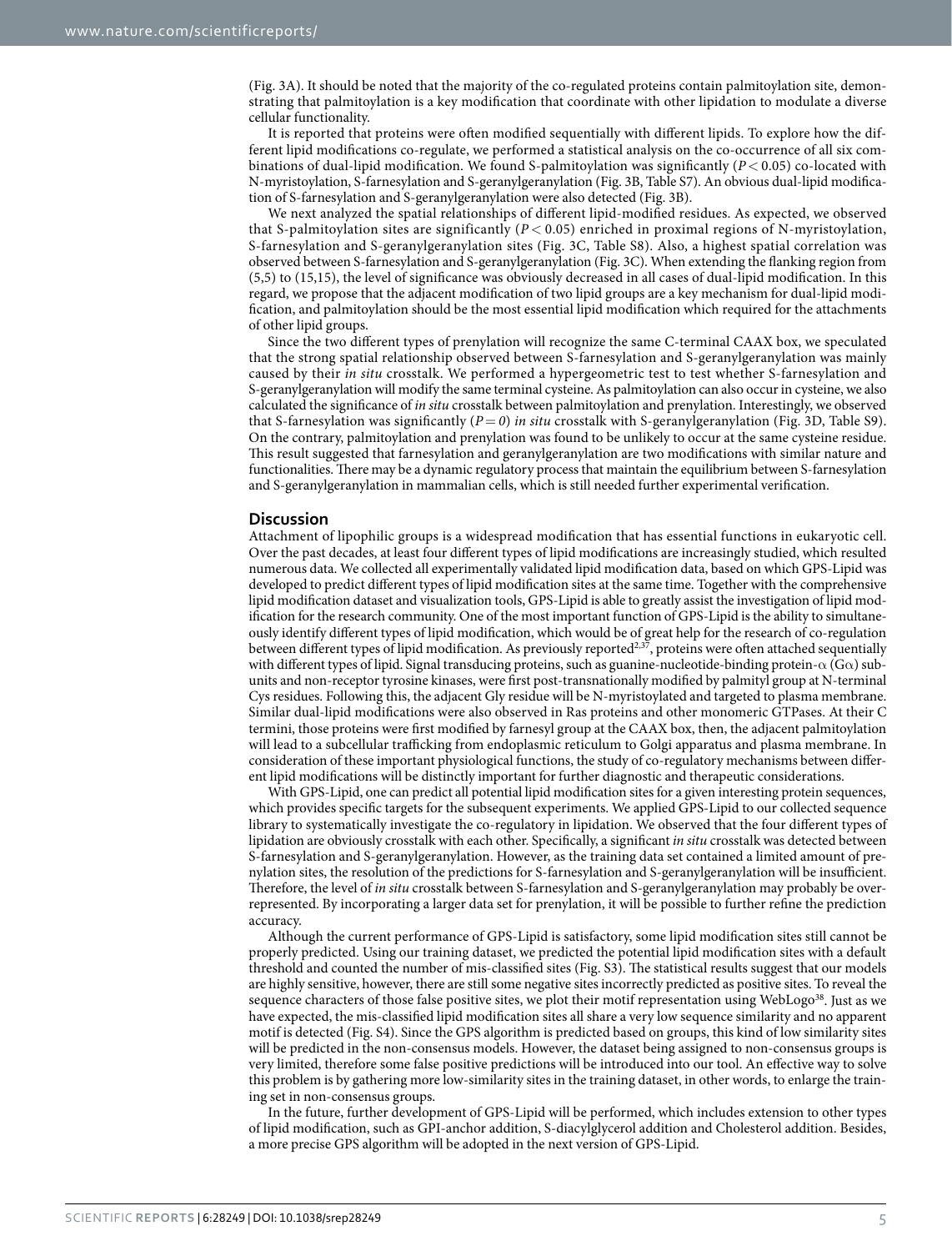#### **Methods**

**Data collection and preparation.** The training data set in GPS-Lipid was manually collected by searching the scientific literatures (published before Nov. 2014) in the PubMed with keywords such as "Palmitoylation", "Myristoylation", "Farnesylation" and "Geranylgeranylation". Here, we totally collected 737 S-palmitoylation sites in 361 proteins, 106 S-farnesylation sites in 97 proteins, 95 S- geranylgeranylation sites in 70 proteins and 283 N-myristoylation sites in 281 proteins. To provide full access to the above collected data set, an online database was then developed and the intact annotations from UniProt and NCBI were integrated. As previously described, to avoid any overestimation of prediction accuracy, the redundant sites should be removed, and the CD-HIT[39](#page-7-38) with a threshold of 40% sequence identity was used to single out homologous proteins. If two proteins are modified by lipid groups at the same position and present more than 40% sequence identity, only one protein was preserved. In particular, 65 palmitoylation sites was randomly selected from the non-redundant dataset to construct an additional test set. Due to data limitation, the additional test set for other lipid modifications were not constructed. For the preparation of training data sets, we took known lipid modification sites as the positive dataset, while all other non-modified residues, *i.e.* cysteine and glycine, in the same substrates were taken as the negative dataset. As a result, 579 S-palmitoylation sites, 226 N-myristoylation sites, 82 S-farnesylation sites and 71 S-geranylgeranylation sites were retained from 277, 226, 78 and 52 protein substrates as the final positive training data set (Supplementary table S3 – S6). While the corresponding negative dataset contains 3002 non-palmitoylated sites, 6754 non-myristoylated sites, 613 non-farnesylated sites and 192 non-geranylgeranylated sites.

To include as much as possible lipid modification sites, another 1259 high-throughput experimentally verified palmitoylated proteins was collected from PubMed. By using GPS-Lipid with a high threshold, the exact palmitoylation sites for those high throughput verified proteins were predicted and integrated into the lipid modification database. Notably, we also constructed a sequence library for further identifying the co-regulation mechanisms of lipid modifications by integrating the collected data set and high-throughput data set.

**The Algorithm of GPS-Lipid.** Based on the hypothesis that similar short peptides exhibit similar biochemical properties and biological functions<sup>31</sup>, a previously described GPS algorithm<sup>32</sup> was applied to predict potential lipid modification sites. In GPS algorithm, four sequential training procedures including modification sites clustering, Motif length selection (MLS), Weight training (WT) and Matrix mutation (MaM) were adopted for improving the prediction performance.

Before the training steps, we first took known lipid modification sites as the positive dataset, while all other non-modified residues (cysteine for palmitoylation and prenylation, glycine for myristoylation) in the same substrates were taken as the negative dataset. A detail statistics on training dataset was shown in Table S1. To enable the subsequent training steps, we extract the lipid modification site peptides as a lipid modified residue, *i.e.* cysteine and glycine, flanked by 30 residues upstream and 30 residues downstream.

In consideration of the fact that one type of post-translational modification (PTM) is capable of recognizing multiple motifs, the modification sites clustering approach was carried out to classify the lipid modification sites into several different groups based on recognition motifs. For N-myristoylation, the modified sites that follow an N-terminal MGXXXS/T motif were classified into a consensus set, while the other modified sites were classified into a non-consensus set. Similar strategy was also applied to prenylation. The farnesylation sites were classified into consensus and non-consensus class based on C-terminal CAAX motif. As for S-geranylgeranylation sites, the CAAX and CXC/CC motif were used. Since no apparent motifs were reported in S-palmitoylation, the palmitoylation sites were just clustered into groups using a previously described k-means approach. As a result, based on the sequence similarity of training data set, the S-palmitoylation sites were clustered into three optimal classes. In the k-means methods, we first calculated the similarity score between two given S-palmitoylation peptides using Equation 1.

$$
S(A, B) = \frac{Num. of conserved substitutions}{Num. of all substitutions}
$$
\n(1)

A conserved substitution is a substitution with a *Score*(*a, b*)*>0* in the BLOSUM62 matrix. The *S*(*A, B*) ranges from 0 to 1. The distance between the two *PSP*( $m, n$ ) is then defined as:  $D(A,B) = 1/S(A,B)$ . If  $S(A,B) = 0$ , we simply let  $D(A,B) = \infty$ . The *k*-means algorithm clusters the palmitoylation sites by exhaustive testing. First of all, two palmitoylation sites were randomly chosen as the centroids. Secondly, other positive sites were compared with the two centroids and the distances were calculated. With the shortest distance, the positive sites were then clustered into the corresponding groups. Thirdly, the centroids were updated with the highest average identity score. Optimal cluster can be obtained by iterative repeat of the second and third steps.

To evaluate the amino acid preference of modification enzymes, the WT method was adopted to optimize the scoring weight at each position of a lipid modification peptide. In WT process, the scoring strategy was defined as Equation 2.

$$
S(A, B) = \sum_{-m \le i \le n} w_i \text{Score}(A_i, B_i)
$$
\n(2)

The  $w_i$  refers to the scoring weight of each position. Before the optimization steps, we re-illustrated the weight training process as Equation 3.

$$
w_i = 1 + \Delta w_i \tag{3}
$$

The  $\Delta w_i$  represents the numeric changes of scoring weight after training process. And hence, the weight training process is aimed at finding a set of  $\Delta w_i$  that can get an optimal performance. In GPS-Lipid, this step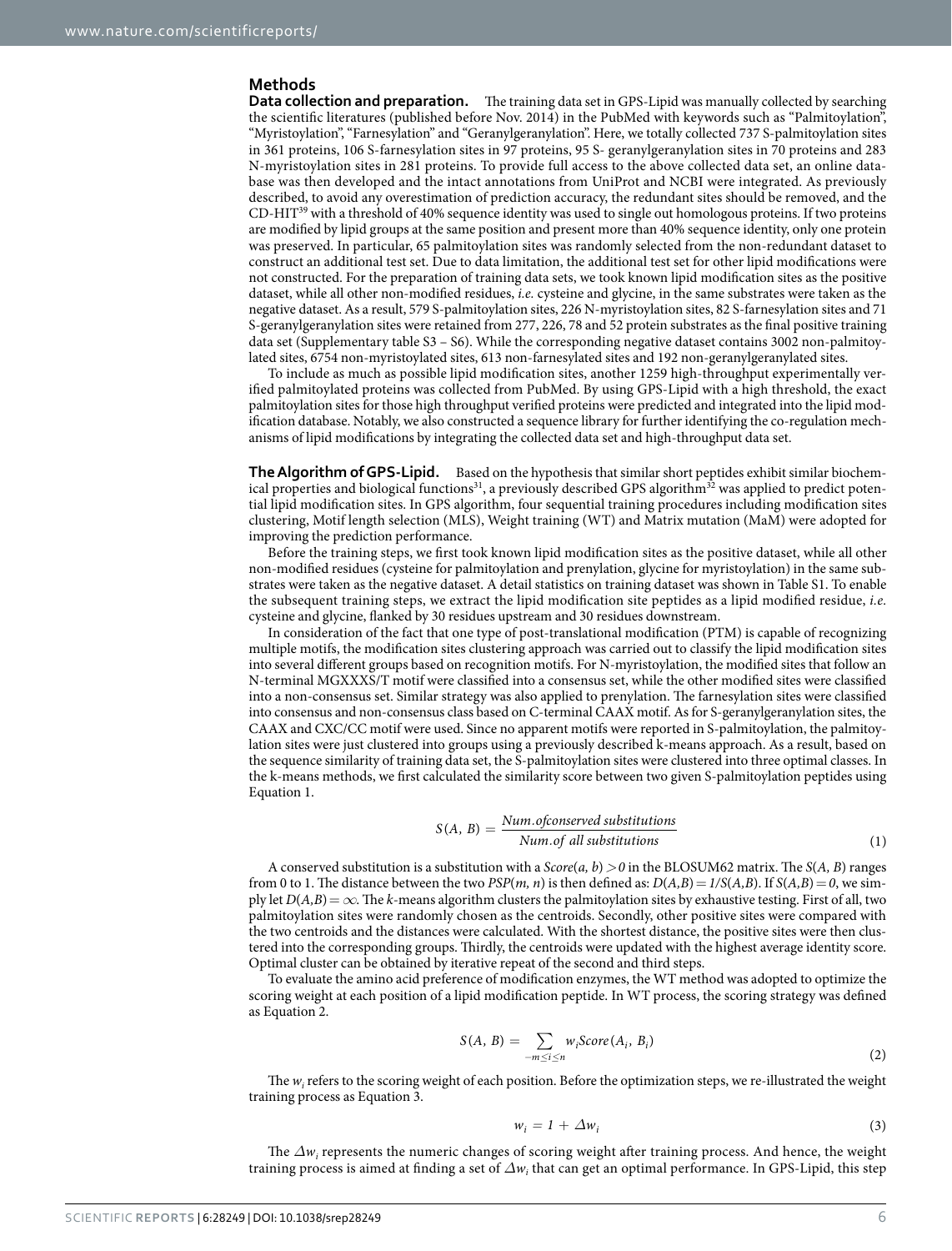maximizes the Sn value of the LOO validation under a Sp of 90%. Furthermore, to improve the prediction robustness, a MaM process was subsequently performed. Similar to WT, the MaM process can also be described as Equation 4.

$$
S(a, b) = Score(a, b) + \Delta S(a, b)
$$
\n
$$
(4)
$$

Where *S*(*a,b*) is the optimal substitute score for amino acid *a* and *b* with respect to lipid modification. *Score*(*a,b*) is the substitute score in BLOSUM62 matrix. *ΔS*(*a,b*) represents the numeric changes of substitute score for amino acid *a* and *b*. Thus, the MaM approach seeks for a set of *ΔS*(*a,b*) that maximize the prediction performance. In the most recent version of GPS algorithm<sup>[32](#page-7-31)</sup>, the WT and MaM was performed by the Particle Swarm Optimization (PSO) strategy. Although the original PSO algorithm had exhibited a fast-converging behavior in our previous test<sup>32</sup>, we still found that, like other population-based optimization techniques, a guided particle located at a local optimum may have a risk of trapping the whole swarm and leading them to a premature convergence. To improve the performance of PSO, a number of PSO variants have been developed. Recently, inspired by the phenomenon of aging observed in nature, a variant of PSO, namely the PSO with an aging leader and challengers (ALC-PSO) was proposed by Weineng Che[n30](#page-7-29). According to Weineng Chen's implementation, the ALC-PSO was integrated into GPS-Lipid. Using ALC-PSO, the problem of premature convergence in WT and MaM was overcome and the fast-converging feature of PSO was fully preserved. For more detail of the GPS algorithm, see also the supplementary methods and Fig. S1.

**Performance evaluation and comparison.** To evaluate the performance of GPS-Lipid, the leave-one-out (LOO) and 4-, 6-, 8-, 10-fold cross validation was carried out on the training data set. In each validation, the sensitivity (*Sn*), specificity (*Sp*), accuracy (*Ac*), Mathew correlation coefficient (*MCC*) and precision (*Pr*) were calculated. Based on the above evaluation, the ROC curves were plotted and the areas under ROC (AUC) were computed. Particularly, an additional test set containing 65 S-palmitoylation sites was adopted to perform an extra evaluation on palmitoylation prediction. To further demonstrate the superiority of GPS-Lipid, we compared it with other existing tools. Since the Myristoylator did not predict precise myristoylation sites in protein substrates and the PrePS did not support batch prediction, the comparison will only perform among GPS-Lipid, CSS-Palm, CKSAAP-Palm and NMT. To avoid any bias, the same training data set used in the GPS-Lipid was adopted in other prediction tools. The prediction results along with the predicted scores are collected from the above three pieces of software. To draw the ROC curves, we change the prediction cutoff according to the collected scores and the performances under different cutoff are calculated. Specifically, when performing the comparison, the prediction threshold for CSS-Palm was set as 'all'. While for CKSAAP-Palm, we set the penalty factor *C* and *Gamma* as 100 and 0.0000015, respectively. In NMT, a default parameter was used.

#### **Statistical analysis of the co-regulatory mechanisms between different lipid modifications.**

Lipid modifications are known as key biological processes that impact diverse cellular functionality by modulating the membrane targeting, subcellular trafficking, intracellular sorting and stability of proteins in most eukaryotes. However, due to the unavailability of comprehensive bioinformatics resources, the co-regulatory mechanisms were seldom performed. In order to analyze the relationship between different lipid modification sites, we designed the following statistical methods. Firstly, we extracted all our collected lipid-modified proteins from the original dataset and constructed a sequence library containing 1479 proteins. Then, the GPS-Lipid was applied to predict potential lipid modification sites with a high threshold. All the predicted sites were subsequently mapped to the experimentally verified sites and the reduplicative sites were removed. Totally, there are 3729 amino acid residues annotated as modifying by lipid groups.

As reported in literatures, dual-lipid modifications are important co-regulatory mechanisms that orchestrate a wide range of molecular processes in eukaryotic cell. With a chi-square test, we statistically examined the dependency for all six combinations of dual-lipid modifications in our collected sequence library. Here, we take the case of palmitoylation-myristoylation dual-lipid modification as an example to describe the statistical method. Before the statistics, a statistical hypothesis is made as follow: the presence of a myristoylation sites in a protein is not relevant to the palmitoylation sites in the same protein substrate. Based on this hypothesis, the number of proteins that contain both myristoylation sites and palmitoylation sites is calculated. Similarly, the number of proteins that just contain myristoylation sites or just contain palmitoylation sites are also calculated. Then, the probability is obtained from a chi-square distribution.

After identifying significant dual-lipid modifications, we next further investigate the spatial relationship between different lipid modifications. Based on the prediction result from GPS-Lipid, we looked through the flanking regions, such as (5,5), (10,10) and (15,15), around a given lipid modification site and analyzed whether another type of lipid modification would be significantly occurred in those proximal regions with a chi-square test. Again, we took the palmitoylation-myristoylation dual-lipid modification as an example to describe the statistical method. Firstly, for all predicted myristoylated glycine residues, we counted the number of myristoylation sites with at least one palmitoylation sites in flanking regions. Also, the number of myristoylation sites that without any palmitoylation sites in flanking regions is counted. Accordingly, two similar statistics were also performed on other non-myristoylated glycine residues. With a chi-square distribution, the probability is calculated.

At last, since the prenylation and palmitoylation are both modified the cysteine, a hypergeometric test was carried out to evaluate the *in situ* crosstalk between prenylation and palmitoylation. In this analysis, we tested whether prenylation is more inclined to be happened on palmitoylated cysteines. A more detail description on the statistical methods are presented in supplementary methods.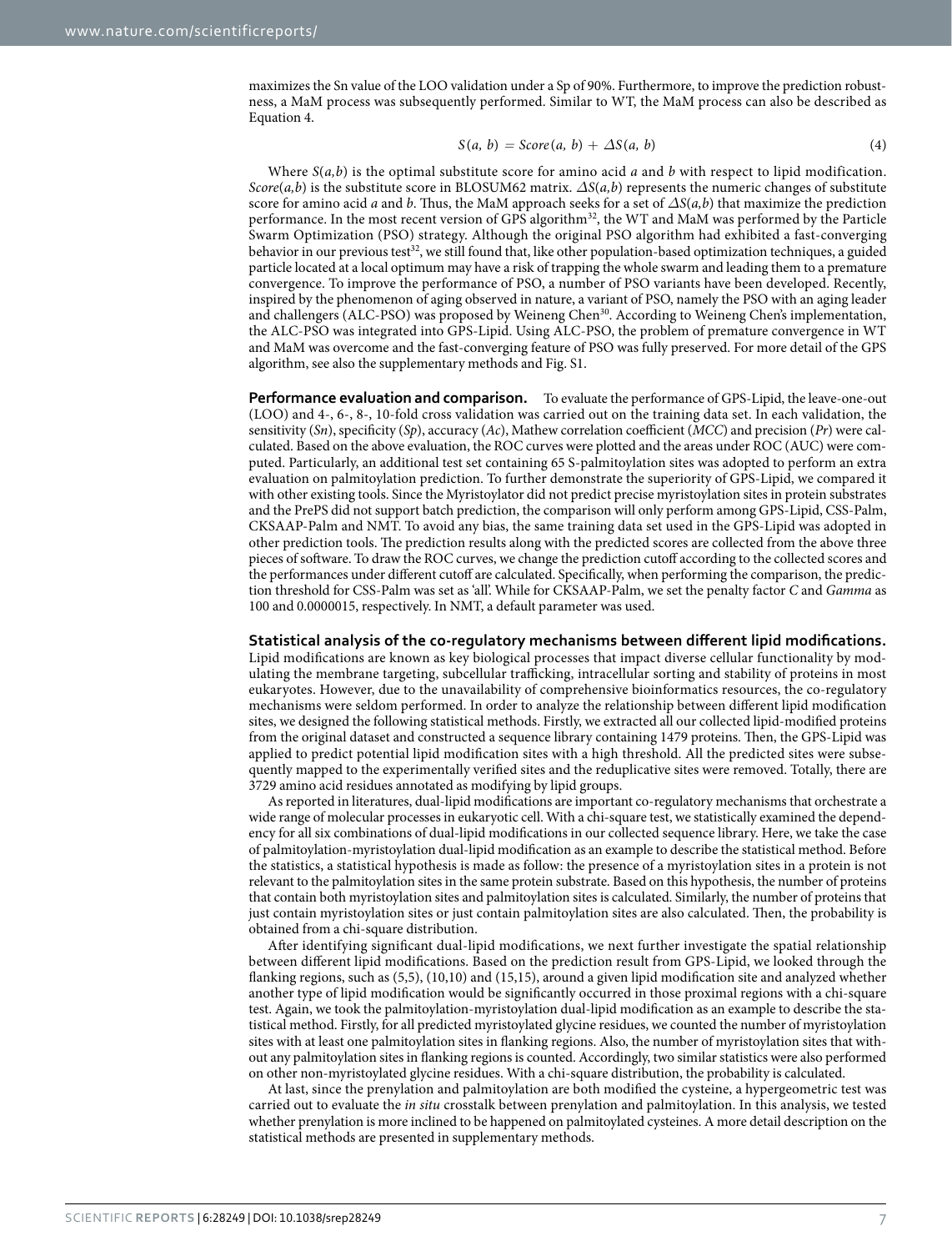#### **References**

- <span id="page-7-0"></span>1. Draper, J. M., Xia, Z. & Smith, C. D. Cellular palmitoylation and trafficking of lipidated peptides. *Journal of lipid research* **48,** 1873–1884, doi: 10.1194/jlr.M700179-JLR200 (2007).
- <span id="page-7-1"></span>2. Linder, M. E. & Deschenes, R. J. Palmitoylation: policing protein stability and traffic. *Nature reviews. Molecular cell biology* **8,** 74–84, doi: 10.1038/nrm2084 (2007).
- <span id="page-7-2"></span>3. Smotrys, J. E. & Linder, M. E. Palmitoylation of intracellular signaling proteins: regulation and function. *Annual review of biochemistry* **73,** 559–587, doi: 10.1146/annurev.biochem.73.011303.073954 (2004).
- <span id="page-7-3"></span>4. Resh, M. D. Membrane targeting of lipid modified signal transduction proteins. *Sub-cellular biochemistry* **37,** 217–232 (2004).
- <span id="page-7-4"></span>5. Levental, I., Grzybek, M. & Simons, K. Greasing their way: lipid modifications determine protein association with membrane rafts. *Biochemistry* **49,** 6305–6316, doi: 10.1021/bi100882y (2010).
- <span id="page-7-5"></span>6. Nadolski, M. J. & Linder, M. E. Protein lipidation. *The FEBS journal* **274,** 5202–5210, doi: 10.1111/j.1742-4658.2007.06056.x (2007).
- <span id="page-7-6"></span>7. Maurer-Stroh, S., Eisenhaber, B. & Eisenhaber, F. N-terminal N-myristoylation of proteins: prediction of substrate proteins from amino acid sequence. *Journal of molecular biology* **317,** 541–557, doi: 10.1006/jmbi.2002.5426 (2002).
- <span id="page-7-7"></span>8. Towler, D. A., Gordon, J. I., Adams, S. P. & Glaser, L. The biology and enzymology of eukaryotic protein acylation. *Annual review of biochemistry* **57,** 69–99, doi: 10.1146/annurev.bi.57.070188.000441 (1988).
- <span id="page-7-8"></span>9. Maurer-Stroh, S. & Eisenhaber, F. Refinement and prediction of protein prenylation motifs. *Genome biology* **6,** R55, doi: 10.1186/ gb-2005-6-6-r55 (2005).
- <span id="page-7-9"></span>10. Hougland, J. L. *et al.* Identification of novel peptide substrates for protein farnesyltransferase reveals two substrate classes with distinct sequence selectivities. *Journal of molecular biology* **395,** 176–190, doi: 10.1016/j.jmb.2009.10.038 (2010).
- <span id="page-7-10"></span>11. Gangopadhyay, S. A., Losito, E. L. & Hougland, J. L. Targeted reengineering of protein geranylgeranyltransferase type I selectivity functionally implicates active-site residues in protein-substrate recognition. *Biochemistry* **53,** 434–446, doi: 10.1021/bi4011732 (2014).
- <span id="page-7-11"></span>12. McGuire, T. F., Qian, Y., Vogt, A., Hamilton, A. D. & Sebti, S. M. Platelet-derived growth factor receptor tyrosine phosphorylation requires protein geranylgeranylation but not farnesylation. *The Journal of biological chemistry* **271,** 27402–27407 (1996).
- <span id="page-7-12"></span>13. Pereira-Leal, J. B., Hume, A. N. & Seabra, M. C. Prenylation of Rab GTPases: molecular mechanisms and involvement in genetic disease. *FEBS letters* **498,** 197–200 (2001).
- <span id="page-7-13"></span>14. Sanchez-Mir, L. *et al.* Rho2 palmitoylation is required for plasma membrane localization and proper signaling to the fission yeast cell integrity mitogen- activated protein kinase pathway. *Molecular and cellular biology* **34,** 2745–2759, doi: 10.1128/mcb.01515-13 (2014).
- <span id="page-7-14"></span>15. Michaelson, D. *et al.* Differential localization of Rho GTPases in live cells: regulation by hypervariable regions and RhoGDI binding. *The Journal of cell biology* **152,** 111–126 (2001).
- <span id="page-7-15"></span>16. Symons, M. & Settleman, J. Rho family GTPases: more than simple switches. *Trends in cell biology* **10,** 415–419 (2000).
- <span id="page-7-16"></span>17. Rocks, O. *et al.* The palmitoylation machinery is a spatially organizing system for peripheral membrane proteins. *Cell* **141,** 458–471, doi: 10.1016/j.cell.2010.04.007 (2010).
- <span id="page-7-17"></span>18. Navarro-Lerida, I., Alvarez-Barrientos, A., Gavilanes, F. & Rodriguez-Crespo, I. Distance-dependent cellular palmitoylation of denovo-designed sequences and their translocation to plasma membrane subdomains. *Journal of cell science* **115,** 3119–3130 (2002).
- <span id="page-7-18"></span>19. McCabe, J. B. & Berthiaume, L. G. Functional roles for fatty acylated amino-terminal domains in subcellular localization. *Molecular biology of the cell* **10,** 3771–3786 (1999).
- <span id="page-7-19"></span>20. McCabe, J. B. & Berthiaume, L. G. N-terminal protein acylation confers localization to cholesterol, sphingolipid-enriched membranes but not to lipid rafts/caveolae. *Molecular biology of the cell* **12,** 3601–3617 (2001).
- <span id="page-7-20"></span>21. Stephen, R., Bereta, G., Golczak, M., Palczewski, K. & Sousa, M. C. Stabilizing function for myristoyl group revealed by the crystal structure of a neuronal calcium sensor, guanylate cyclase-activating protein 1. *Structure* **15,** 1392–1402, doi: 10.1016/j. str.2007.09.013 (2007).
- <span id="page-7-21"></span>22. Patwardhan, P. & Resh, M. D. Myristoylation and membrane binding regulate c-Src stability and kinase activity. *Molecular and cellular biology* **30,** 4094–4107, doi: 10.1128/mcb.00246-10 (2010).
- <span id="page-7-22"></span>23. Preininger, A. M. *et al.* Myristoylation exerts direct and allosteric effects on Galpha conformation and dynamics in solution. *Biochemistry* **51,** 1911–1924, doi: 10.1021/bi201472c (2012).
- <span id="page-7-23"></span>24. Mukai, J. *et al.* Evidence that the gene encoding ZDHHC8 contributes to the risk of schizophrenia. *Nature genetics* **36,** 725–731, doi: 10.1038/ng1375 (2004).
- <span id="page-7-24"></span>25. Yanai, A. *et al.* Palmitoylation of huntingtin by HIP14 is essential for its trafficking and function. *Nature neuroscience* **9,** 824–831, doi: 10.1038/nn1702 (2006).
- <span id="page-7-25"></span>26. Maurer-Stroh, S. & Eisenhaber, F. Myristoylation of viral and bacterial proteins. *Trends in microbiology* **12,** 178–185, doi: 10.1016/j. tim.2004.02.006 (2004).
- <span id="page-7-26"></span>27. Ren, J. *et al.* CSS-Palm 2.0: an updated software for palmitoylation sites prediction. *Protein engineering, design & selection : PEDS* **21,** 639–644, doi: 10.1093/protein/gzn039 (2008).
- <span id="page-7-27"></span>28. Wang, X. B., Wu, L. Y., Wang, Y. C. & Deng, N. Y. Prediction of palmitoylation sites using the composition of k-spaced amino acid pairs. *Protein engineering, design & selection : PEDS* **22,** 707–712, doi: 10.1093/protein/gzp055 (2009).
- <span id="page-7-28"></span>29. Bologna, G., Yvon, C., Duvaud, S. & Veuthey, A. L. N-Terminal myristoylation predictions by ensembles of neural networks. *Proteomics* **4,** 1626–1632, doi: 10.1002/pmic.200300783 (2004).
- <span id="page-7-29"></span>30. Chen, W. N. *et al.* Particle Swarm Optimization With an Aging Leader and Challengers. *Evolutionary Computation, IEEE Transactions on* **17,** 241–258, doi: 10.1109/TEVC.2011.2173577 (2013).
- <span id="page-7-30"></span>31. Xue, Y. *et al.* GPS 2.0, a tool to predict kinase-specific phosphorylation sites in hierarchy. *Molecular & cellular proteomics : MCP* **7,** 1598–1608, doi: 10.1074/mcp.M700574-MCP200 (2008).
- <span id="page-7-31"></span>32. Zhao, Q. *et al.* GPS-SUMO: a tool for the prediction of sumoylation sites and SUMO-interaction motifs. *Nucleic acids research* **42,** W325–330, doi: 10.1093/nar/gku383 (2014).
- <span id="page-7-32"></span>33. Johnson, D. R., Bhatnagar, R. S., Knoll, L. J. & Gordon, J. I. Genetic and biochemical studies of protein N-myristoylation. *Annual review of biochemistry* **63,** 869–914, doi: 10.1146/annurev.bi.63.070194.004253 (1994).
- <span id="page-7-33"></span>34. Gallego, C., Gupta, S. K., Winitz, S., Eisfelder, B. J. & Johnson, G. L. Myristoylation of the G alpha i2 polypeptide, a G protein alpha subunit, is required for its signaling and transformation functions. *Proceedings of the National Academy of Sciences of the United States of America* **89,** 9695–9699 (1992).
- <span id="page-7-34"></span>35. Sorek, N. *et al.* Activation status-coupled transient S acylation determines membrane partitioning of a plant Rho-related GTPase. *Molecular and cellular biology* **27,** 2144–2154, doi: 10.1128/mcb.02347-06 (2007).
- <span id="page-7-35"></span>36. Sorek, N. *et al.* Differential effects of prenylation and s-acylation on type I and II ROPS membrane interaction and function. *Plant physiology* **155,** 706–720, doi: 10.1104/pp.110.166850 (2011).
- <span id="page-7-36"></span>37. Aicart-Ramos, C., Valero, R. A. & Rodriguez-Crespo, I. Protein palmitoylation and subcellular trafficking. *Biochimica et biophysica acta* **1808,** 2981–2994, doi: 10.1016/j.bbamem.2011.07.009 (2011).
- <span id="page-7-37"></span>38. Crooks, G. E., Hon, G., Chandonia, J. M. & Brenner, S. E. WebLogo: a sequence logo generator. *Genome research* **14,** 1188–1190, doi: 10.1101/gr.849004 (2004).
- <span id="page-7-38"></span>39. Fu, L., Niu, B., Zhu, Z., Wu, S. & Li, W. CD-HIT: accelerated for clustering the next-generation sequencing data. *Bioinformatics* **28,** 3150–3152, doi: 10.1093/bioinformatics/bts565 (2012).